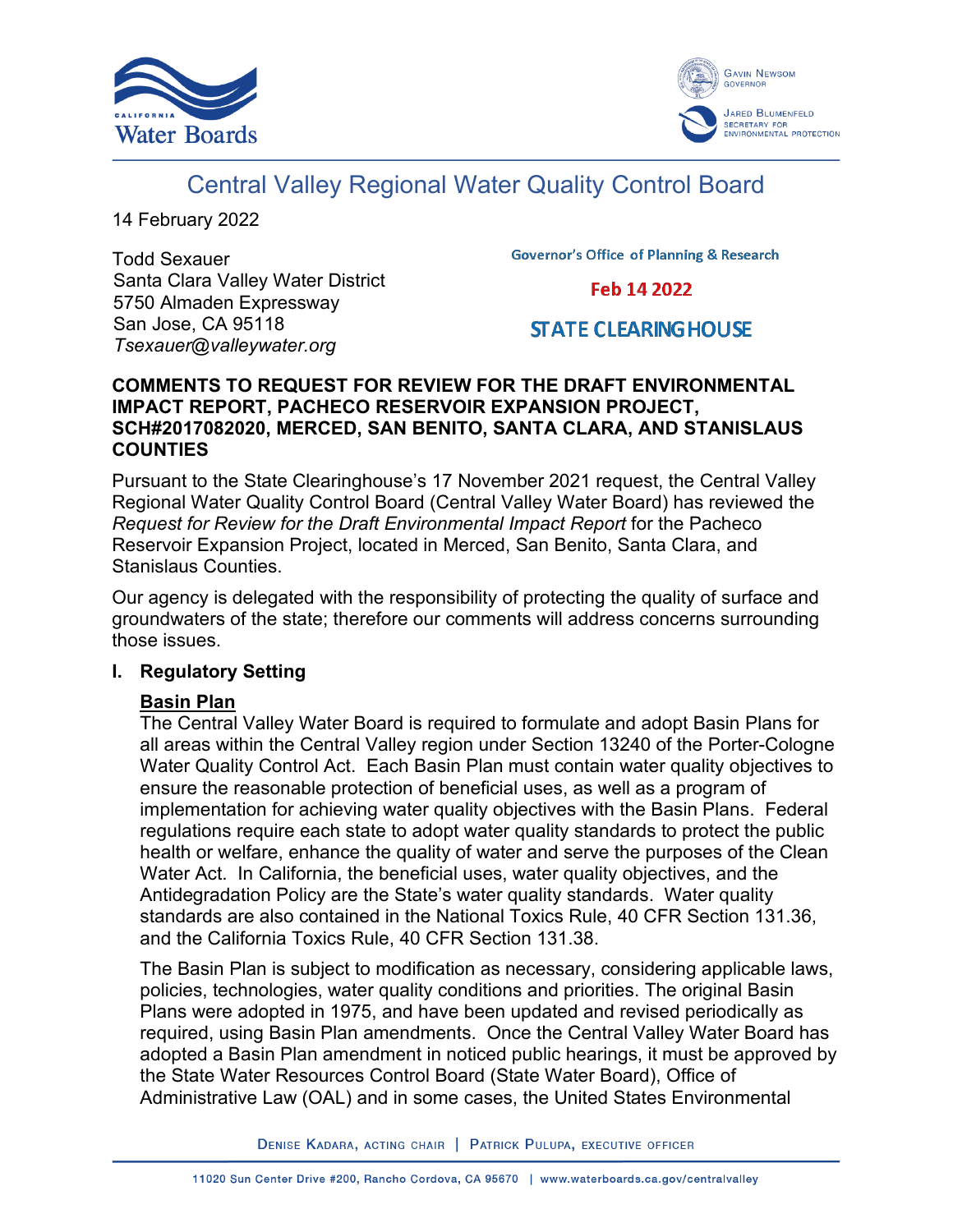Pacheco Reservoir Expansion Project - 2 - 14 February 2022 Merced, San Benito, Santa Clara, and Stanislaus Counties

Protection Agency (USEPA). Basin Plan amendments only become effective after they have been approved by the OAL and in some cases, the USEPA. Every three (3) years, a review of the Basin Plan is completed that assesses the appropriateness of existing standards and evaluates and prioritizes Basin Planning issues. For more information on the *Water Quality Control Plan for the Sacramento and San Joaquin River Basins*, please visit our website:

[http://www.waterboards.ca.gov/centralvalley/water\\_issues/basin\\_plans/](http://www.waterboards.ca.gov/centralvalley/water_issues/basin_plans/)

#### **Antidegradation Considerations**

All wastewater discharges must comply with the Antidegradation Policy (State Water Board Resolution 68-16) and the Antidegradation Implementation Policy contained in the Basin Plan. The Antidegradation Implementation Policy is available on page 74 at:

https://www.waterboards.ca.gov/centralvalley/water\_issues/basin\_plans/sacsjr\_2018 05.pdf

In part it states:

*Any discharge of waste to high quality waters must apply best practicable treatment or control not only to prevent a condition of pollution or nuisance from occurring, but also to maintain the highest water quality possible consistent with the maximum benefit to the people of the State.*

*This information must be presented as an analysis of the impacts and potential impacts of the discharge on water quality, as measured by background concentrations and applicable water quality objectives.*

The antidegradation analysis is a mandatory element in the National Pollutant Discharge Elimination System and land discharge Waste Discharge Requirements (WDRs) permitting processes. The environmental review document should evaluate potential impacts to both surface and groundwater quality.

#### **II. Permitting Requirements**

#### **Construction Storm Water General Permit**

Dischargers whose project disturb one or more acres of soil or where projects disturb less than one acre but are part of a larger common plan of development that in total disturbs one or more acres, are required to obtain coverage under the General Permit for Storm Water Discharges Associated with Construction and Land Disturbance Activities (Construction General Permit), Construction General Permit Order No. 2009-0009-DWQ. Construction activity subject to this permit includes clearing, grading, grubbing, disturbances to the ground, such as stockpiling, or excavation, but does not include regular maintenance activities performed to restore the original line, grade, or capacity of the facility. The Construction General Permit requires the development and implementation of a Storm Water Pollution Prevention Plan (SWPPP). For more information on the Construction General Permit, visit the State Water Resources Control Board website at:

[http://www.waterboards.ca.gov/water\\_issues/programs/stormwater/constpermits.sht](http://www.waterboards.ca.gov/water_issues/programs/stormwater/constpermits.shtml) [ml](http://www.waterboards.ca.gov/water_issues/programs/stormwater/constpermits.shtml)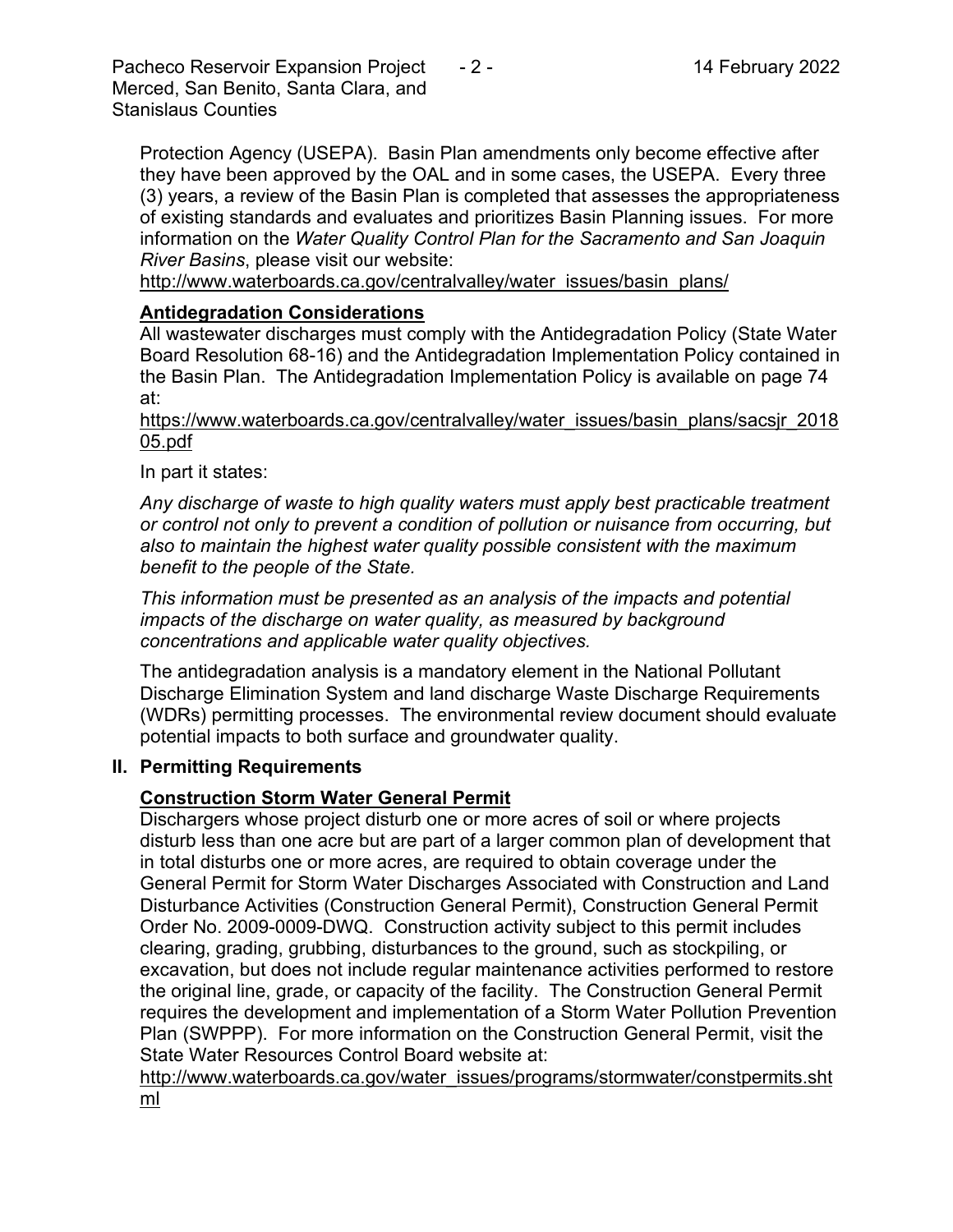Pacheco Reservoir Expansion Project - 3 - 14 February 2022 Merced, San Benito, Santa Clara, and Stanislaus Counties

## **Clean Water Act Section 404 Permit**

If the project will involve the discharge of dredged or fill material in navigable waters or wetlands, a permit pursuant to Section 404 of the Clean Water Act may be needed from the United States Army Corps of Engineers (USACE). If a Section 404 permit is required by the USACE, the Central Valley Water Board will review the permit application to ensure that discharge will not violate water quality standards. If the project requires surface water drainage realignment, the applicant is advised to contact the Department of Fish and Game for information on Streambed Alteration Permit requirements. If you have any questions regarding the Clean Water Act Section 404 permits, please contact the Regulatory Division of the Sacramento District of USACE at (916) 557-5250.

## **Clean Water Act Section 401 Permit – Water Quality Certification**

If an USACE permit (e.g., Non-Reporting Nationwide Permit, Nationwide Permit, Letter of Permission, Individual Permit, Regional General Permit, Programmatic General Permit), or any other federal permit (e.g., Section 10 of the Rivers and Harbors Act or Section 9 from the United States Coast Guard), is required for this project due to the disturbance of waters of the United States (such as streams and wetlands), then a Water Quality Certification must be obtained from the Central Valley Water Board prior to initiation of project activities. There are no waivers for 401 Water Quality Certifications. For more information on the Water Quality Certification, visit the Central Valley Water Board website at:

https://www.waterboards.ca.gov/centralvalley/water\_issues/water\_quality\_certificatio n/

#### **Waste Discharge Requirements – Discharges to Waters of the State**

If USACE determines that only non-jurisdictional waters of the State (i.e., "nonfederal" waters of the State) are present in the proposed project area, the proposed project may require a Waste Discharge Requirement (WDR) permit to be issued by Central Valley Water Board. Under the California Porter-Cologne Water Quality Control Act, discharges to all waters of the State, including all wetlands and other waters of the State including, but not limited to, isolated wetlands, are subject to State regulation. For more information on the Waste Discharges to Surface Water NPDES Program and WDR processes, visit the Central Valley Water Board website at:https://www.waterboards.ca.gov/centralvalley/water\_issues/waste\_to\_surface\_wat er/

Projects involving excavation or fill activities impacting less than 0.2 acre or 400 linear feet of non-jurisdictional waters of the state and projects involving dredging activities impacting less than 50 cubic yards of non-jurisdictional waters of the state may be eligible for coverage under the State Water Resources Control Board Water Quality Order No. 2004-0004-DWQ (General Order 2004-0004). For more information on the General Order 2004-0004, visit the State Water Resources Control Board website at:

https://www.waterboards.ca.gov/board\_decisions/adopted\_orders/water\_quality/200 4/wqo/wqo2004-0004.pdf